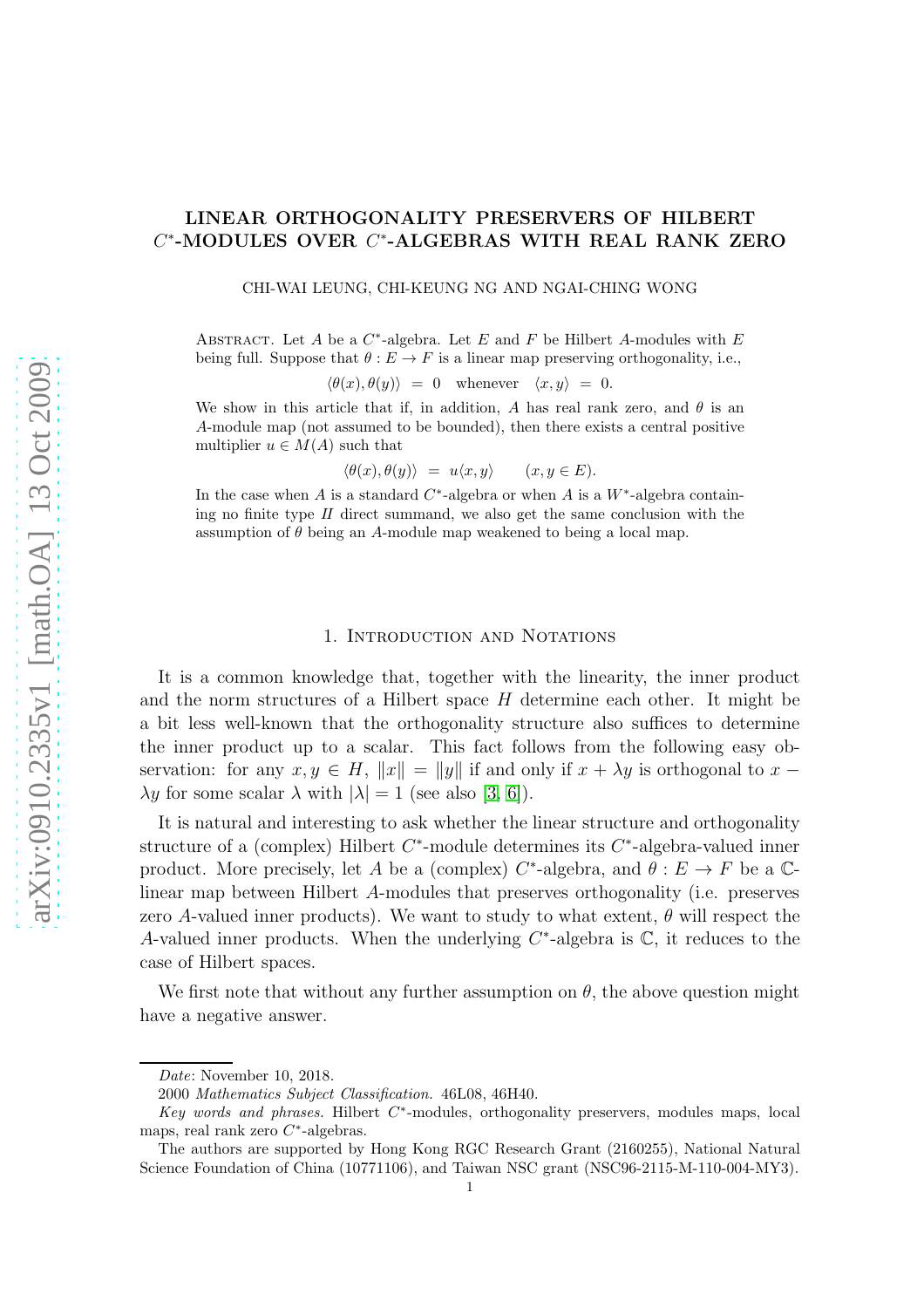*Example* 1.1. Let H be an infinite dimensional (complex) Hilbert space and  $A =$  $\mathfrak{K}(H)$  be the C<sup>\*</sup>-algebra of all compact operators on H. Suppose that  $\bar{H}$  is a vector space that is conjugate-linear isomorphic to  $H$ . When equipped with the operations:  $\langle \overline{\eta_1}, \overline{\eta_2} \rangle := \eta_1 \otimes \eta_2$  and  $\overline{\eta_1}T := \overline{T^*\eta_1}$   $(\overline{\eta_1}, \overline{\eta_2} \in \overline{H}; T \in A)$ , we see that  $\overline{H}$  is a Hilbert A-module. Suppose that  $\theta$  is any unbounded bijective C-linear map from  $\bar{H}$  onto  $\bar{H}$ . Since  $\langle x, y \rangle = 0$  if and only if  $x = 0$  or  $y = 0$ , we see that both  $\theta$  and  $\theta^{-1}$  preserves orthogonality.

As we are dealing with Hilbert A-modules, a natural additional assumption is that  $\theta$  is an A-module map, i.e.,  $\theta(xa) = \theta(x)a$  ( $x \in E$ ,  $a \in A$ ). In [\[8\]](#page-8-2), Ilišević and Turnšek showed that if  $A$  is a standard  $C^*$ -algebra, then for every orthogonality preserving A-module map  $\theta : E \to F$ , there is a scalar  $\lambda \geq 0$  such that  $\langle \theta(x), \theta(y) \rangle = \lambda \langle x, y \rangle$  $(x, y \in E)$ . In particular, all such  $\theta$  are scalar multiples of isometries.

In [\[12\]](#page-8-3), under a weaker assumption on  $\theta$ , namely  $\theta$  being "local", we get the same conclusion in the case when  $A$  is a commutative  $C^*$ -algebra (in fact, the main difficulties in [\[12\]](#page-8-3) come from the fact that A is not assumed to be an A-module map). Recall that a C-linear map  $\theta : E \to F$  is *local* if

$$
\theta(x)a = 0
$$
 whenever  $xa = 0$   $(x \in E; a \in A).$ 

Readers should find the idea of local linear maps familiar. For example, local linear maps on the space of smooth functions defined on a manifold modeled on  $\mathbb{R}^n$  are exactly linear differential operators (see, e.g., [\[17,](#page-8-4) [14\]](#page-8-5)). See also [\[10,](#page-8-6) [2\]](#page-8-7) for the vector-valued case, and [\[1\]](#page-8-8) for the Banach  $C^{1}[0,1]$ -module setting. Notice that every module map is local, but local linear maps, e.g., linear differential operators, might not be a module map. Nevertheless, it has been shown in [\[11,](#page-8-9) Proposition A.1] that every *bounded* local map between Hilbert  $C^*$ -modules is a module map.

The results in [\[8\]](#page-8-2) and [\[12\]](#page-8-3) lead to the following conjecture. We remark that the fullness assumption of  $E$  in this conjecture is a necessity. Without this, the conclusion does not hold even in the case when A is commutative (see  $[12, 3.6]$ ). Here, a Hilbert A-module E is said to be full if the linear span of  $\{\langle x, y \rangle : x, y \in E\}$ is dense in A.

<span id="page-1-0"></span>Conjecture 1.2. Let  $A$  be a  $C^*$ -algebra. Let  $E$  and  $F$  be Hilbert  $A$ -modules with  $E$ being full. If  $\theta : E \to F$  is a (C-linear) local map preserving orthogonality, i.e. for any  $x, y \in E$ ,

 $\langle x, y \rangle = 0$  implies  $\langle \theta(x), \theta(y) \rangle = 0$ ,

then there is a central positive element  $u \in M(A)$  such that

 $\langle \theta(x), \theta(y) \rangle = u \langle x, y \rangle \quad (x, y \in E).$ 

In this article, positive answers of this conjecture will be given in the following three cases:

- (1) A is a  $C^*$ -algebra of real rank zero and  $\theta$  is an A-module map (Theorem [2.3\)](#page-3-0).
- (2)  $A$  is a standard  $C^*$ -algebra (Corollary [3.2\)](#page-5-0).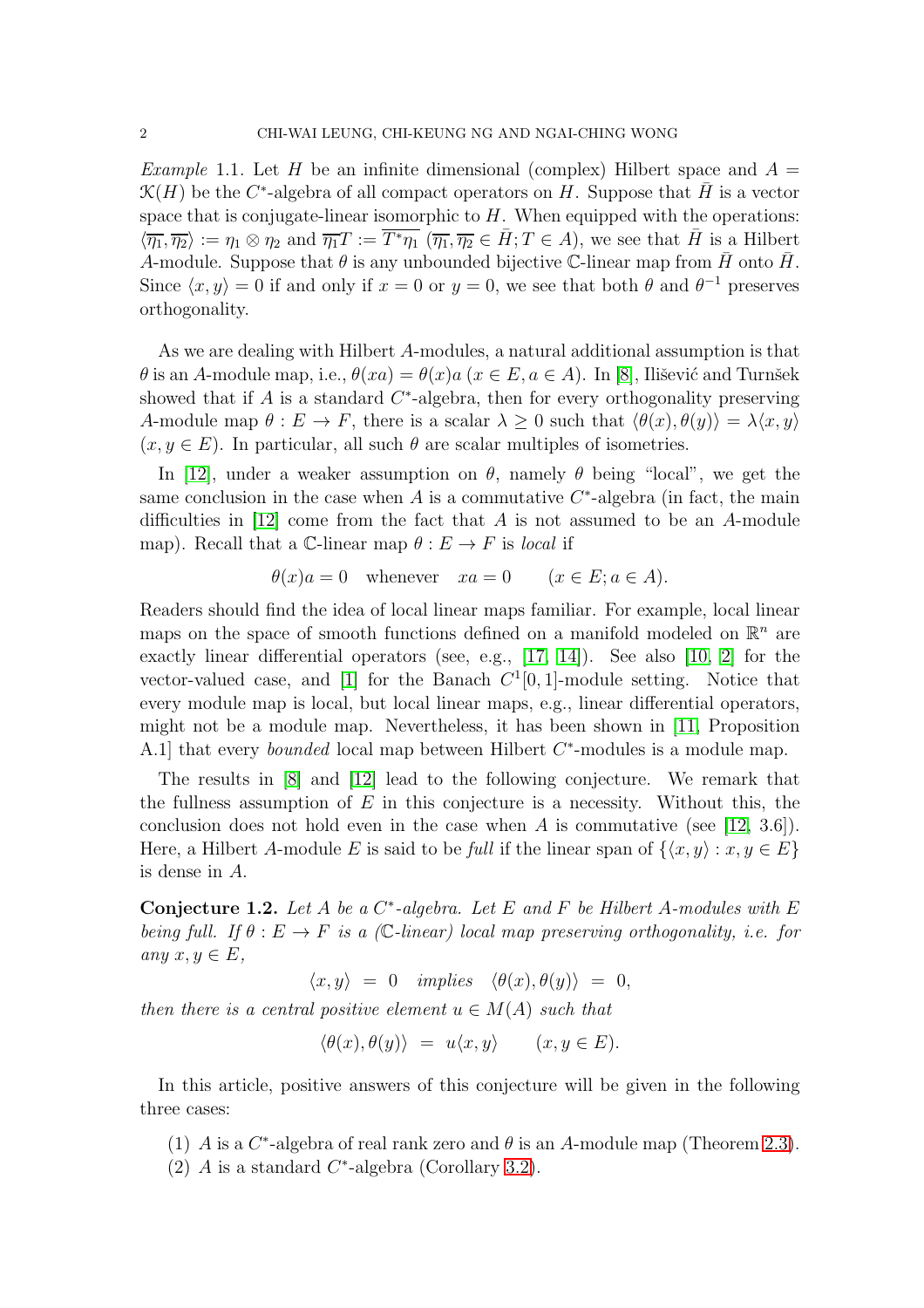(3) A is a  $W^*$ -algebra with no finite type  $II$  direct summand (Corollary [3.3\)](#page-6-0).

As a final remark for the introduction, we note that, unlike the situation in some other literatures (e.g. [\[7\]](#page-8-10)),  $\theta$  is not assumed to be bounded, for the conceptual reasons as stated in the beginning of this Introduction (but whose boundedness will be an automatic consequence of our results).

Let us now give some notations that will be used throughout this article. In the following, A is a  $C^*$ -algebra, E and F are Hilbert A-modules, and  $\Psi, \theta : E \to F$  are orthogonality preserving C-linear maps, which are not assumed to be bounded.

Let  $a \in A_+$ . We set  $C^*(a)$  to be the  $C^*$ -subalgebra generated by a, and  $c(a)$ to be the *central cover* of a, i.e., the smallest central element in  $A_{+}^{**}$  dominating a (see, e.g., [\[16,](#page-8-11) 2.6.2]). If, in addition,  $\alpha, \beta \in \mathbb{R}_+$ , we put  $e_a(\alpha, \beta]$  to be the spectral projections of a in  $A^{**}$  corresponding to the set  $(\alpha, \beta] \cap \sigma(a)$ .

We denote by  $Z(A)$  the center and by  $M(A)$  the space of all multipliers of A. On the other hand,  $Proj_1(A)$  is the set of all norm-one (i.e., non-zero) projections in A. For any open projection  $p \in Proj_1(A^{**})$  (i.e., there exists an increasing net  $\{a_i\}$  in A<sub>+</sub> such that  $a_i \uparrow p$  in the weak-\*-topology), we denote by her $(p) := pA^{**}p \cap A$  the hereditary  $C^*$ -subalgebra associated to p. See, e.g., [\[4\]](#page-8-12) for more information about open projections.

## 2. Orthogonality preserving A-module maps when A has real rank **ZERO**

We recall that A has real rank zero if every self-adjoint element in A can be approximated in norm by invertible self-adjoint elements. This implies, in particular, that the linear span of  $\text{Proj}_1(A)$  is norm dense in A (see, e.g., [\[5\]](#page-8-13)).

Let us start with the following easy lemma. Part (a) of which might be well-known but we give an argument here for completeness.

<span id="page-2-0"></span>**Lemma 2.1.** (a) If  $p \in \text{Proj}_1(A^{**})$  and  $b \in Z(pA^{**}p)_+$ , then  $\|\mathbf{c}(b)\| = \|b\|$ ,  $\mathbf{c}(b)p = b$ and  $\mathbf{c}(b)\mathbf{c}(p) = \mathbf{c}(b)$ .

(b) Suppose that A has real rank zero and E is full. If  $q \in A^{**} \setminus \{0\}$  is an open projection, there are  $r \in Proj_1(A)$  and  $y \in Er$  such that  $r = \langle y, y \rangle \leq q$ .

*Proof.* (a) Since  $b \le ||b||_1$ , we see that  $0 \le b \le c(b) \le ||b||_1$  and  $||c(b)|| = ||b||$ . Clearly,  $\mathbf{c}(b)p = p\mathbf{c}(b)p \geq pbp = b$ . Conversely, as  $Z(pA^{**}p) = Z(A^{**})p$  (see e.g. [\[9,](#page-8-14) 5.5.6]), there is  $a \in Z(A^{**})_+$  with  $b = ap$  (note that  $b^{1/2} \in Z(A^{**})p$ ). Thus, we have  $b = a^{1/2}pa^{1/2} \le a^{1/2}c(p)a^{1/2} = ac(p)$ . As  $ac(p)$  is central,  $c(b) \le ac(p)$  and  $c(b)p = pc(b)p \lt ap = b$ . The last equality follows from [\[16,](#page-8-11) 2.6.4] and the fact that  $bc(p) = b.$ 

(b) Note that her(q)  $\neq$  (0), and also has real rank zero (see e.g. [\[5\]](#page-8-13)). Moreover,  $E_0 :=$  $E \cdot \text{her}(q)$  is a full (and, hence non-zero) Hilbert her(q)-module. Pick any  $x \in E_0$  such that  $a := \langle x, x \rangle$  is a norm one element in her(q). Let  $t \in (0, 1/3)$  and  $b \in \text{her}(q)_+$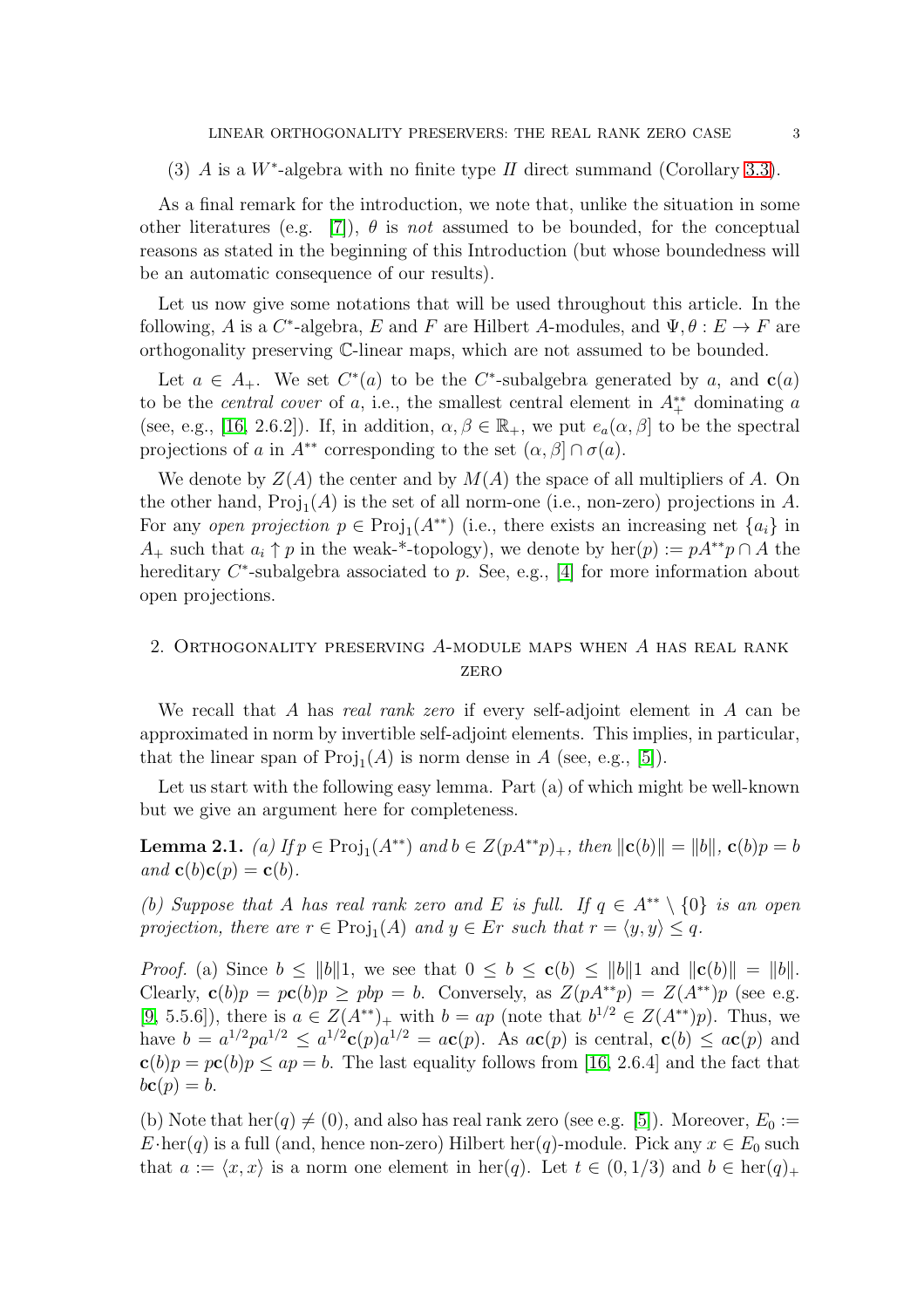such that  $||a-b|| < t$  and  $\sigma(b) = {\lambda_1, ..., \lambda_n}$  with  $\lambda_1 \leq ... \leq \lambda_n = ||b||$  (see e.g. [\[5\]](#page-8-13)). Since  $||b|| > 2/3$ , we can choose  $s \in [t, ||b||] \setminus \sigma(b)$ . If we set  $r := e_b(s, 2] \in \text{Proj}_1(A)$ , then  $||r - r a r|| \le ||r - r b r|| + ||b - a|| < 1$ . If  $c := r + \sum_{n=1}^{\infty} (r - r a r)^n \in A_+$ , then  $(rar)c = c(rar) = r$  and so,  $\langle xc^{1/2}, xc^{1/2} \rangle = c^{1/2}rarc^{1/2} = r$ . Finally,  $xc^{1/2} \in Er$  as  $c^{1/2}$  is in the C<sup>\*</sup>-subalgebra  $rAr + \mathbb{C}r$ .

<span id="page-3-1"></span>**Proposition 2.2.** Let A be a unital  $C^*$ -algebra of real rank zero. Suppose that  $\theta : E \to F$  is an A-module map preserving orthogonality, and there is an element  $x_0 \in E$  such that  $\langle x_0, x_0 \rangle = 1$ . Then one can find  $u \in Z(A)_+$  satisfying

$$
\langle \theta(x), \theta(y) \rangle = u \langle x, y \rangle \quad (x, y \in E).
$$

*Proof.* Let  $u := \langle \theta(x_0), \theta(x_0) \rangle \in A_+$ . For any symmetry  $w \in A$ , as  $x_0 + x_0w$  and  $x_0 - x_0w$  are orthogonal to each other, so are  $\theta(x_0) + \theta(x_0)w$  and  $\theta(x_0) - \theta(x_0)w$ . Consequently,  $u + wu - uw - wuw = 0$  and  $u + uw - wu - wuw = 0$  (by taking adjoint). This tells us that  $u = wuw$ , and so,  $u \in Z(A)_{+}$  (as A is generated by projections, and thus also by symmetries). Pick any  $z \in E$  with  $\langle x_0, z \rangle = 0$ . Then  $z + x_0 \langle z, z \rangle^{1/2}$  is also orthogonal to  $z - x_0 \langle z, z \rangle^{1/2}$ . It follows from the orthogonality preserving property that

$$
\langle \theta(z), \theta(z) \rangle = \langle z, z \rangle^{1/2} \langle \theta(x_0), \theta(x_0) \rangle \langle z, z \rangle^{1/2} = u \langle z, z \rangle.
$$

For any  $y \in E$ , the element  $z = y - x_0 \langle x_0, y \rangle$  is orthogonal to  $x_0$ . Hence,

$$
\langle \theta(y), \theta(y) \rangle = \langle y, x_0 \rangle \langle \theta(x_0), \theta(x_0) \rangle \langle x_0, y \rangle + \langle \theta(z), \theta(z) \rangle = u \langle y, y \rangle.
$$

A polarization type argument implies that  $\langle \theta(x), \theta(y) \rangle = u \langle x, y \rangle$   $(x, y \in E)$ .

<span id="page-3-0"></span>**Theorem 2.3.** Let A be a  $C^*$ -algebra of real rank zero. Suppose that E is full, and  $\theta : E \to F$  is an orthogonality preserving A-module map (not assumed to be bounded). There is  $u \in Z(M(A))_+$  such that

$$
\langle \theta(x), \theta(y) \rangle = u \langle x, y \rangle \quad (x, y \in E).
$$

In particular,  $\theta$  is automatically bounded.

Proof. Set

$$
P := \{(x, p) \in E \times \text{Proj}_1(A) : \langle x, x \rangle = p \text{ and } xp = x\}.
$$

Lemma [2.1\(](#page-2-0)b) tells us that  $P \neq \emptyset$ . Suppose that  $(x, p) \in P$ . Then Ep is a full Hilbert pAp-module and the restriction of  $\theta$  on  $Ep$  is an orthogonality preserving pAp-module map. Since p is the identity of the C<sup>\*</sup>-algebra pAp and  $\theta(Ep) \subseteq Fp$ , one can apply Proposition [2.2](#page-3-1) to obtain  $b_p \in Z(pAp)_+$  that satisfies

<span id="page-3-2"></span>
$$
\langle \theta(x)p, \theta(y)p \rangle = b_p \langle xp, yp \rangle \qquad (x, y \in E).
$$

By Lemma  $2.1(a)$ , we have

(2.1) 
$$
p(\langle \theta(x), \theta(y) \rangle - \mathbf{c}(b_p) \langle x, y \rangle) p = 0 \qquad (x, y \in E).
$$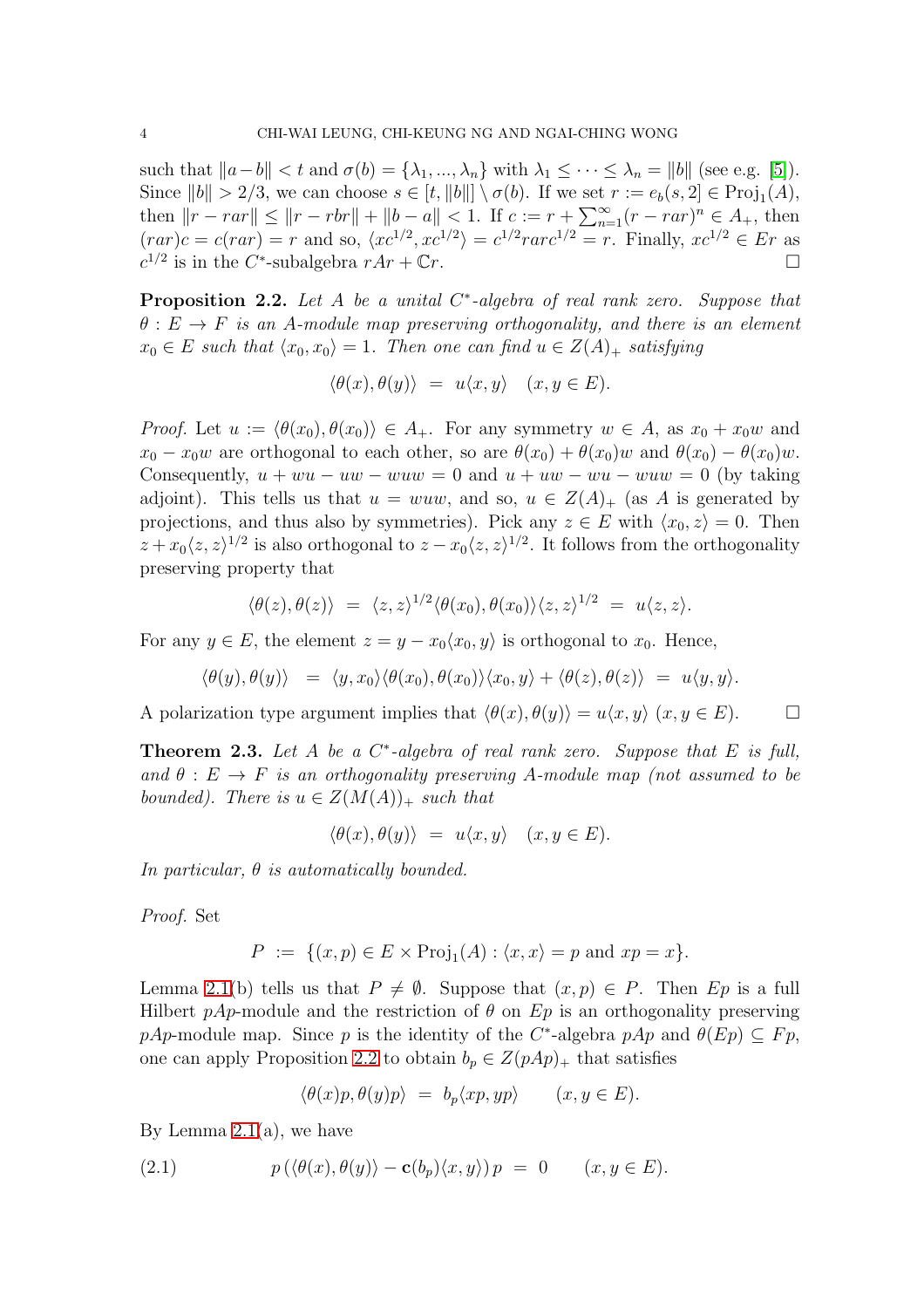As the weak-\*-closed linear span, I, of  $\{\langle \theta(x), \theta(y) \rangle - \mathbf{c}(b_p) \langle x, y \rangle : x, y \in E \}$  is an ideal of  $A^{**}$ , there is a central projection  $q_I \in A^{**}$  with  $I = q_I A^{**}$ . Since  $pq_I = pq_I p = 0$ , we have  $\mathbf{c}(p) \leq 1 - q_I$ . Consequently,

<span id="page-4-0"></span>(2.2) 
$$
\mathbf{c}(p)\langle \theta(x), \theta(y) \rangle = \mathbf{c}(p)\mathbf{c}(b_p)\langle x, y \rangle \qquad (x, y \in E).
$$

Now, let  $\mathcal{D} := \{D \subseteq P : \mathbf{c}(p)\mathbf{c}(q) = 0 \text{ whenever } (x, p), (y, q) \in D\}.$  If we equip D with the usual inclusion, then Zorn's Lemma gives a maximal element  $D_0 =$  $\{(x_{\gamma}, p_{\gamma})\}_{\gamma \in \Gamma} \in \mathcal{D}$ . Set  $q_0 := \bigvee_{\gamma \in \Gamma} \mathbf{c}(p_{\gamma})$  in  $\text{Proj}_1(A^{**})$ , which is a central element. Observes that  $1 - q_0$  will not dominate a non-trivial open projection. Indeed, if  $0 \neq q \leq 1 - q_0$  is an open projection, then Lemma [2.1\(](#page-2-0)b) produces an element  $(y, r) \in P$  such that  $r \leq q$ . Therefore,  $D_0 \cup \{(y, r)\}\in \mathcal{D}$  which contradicts the maximality of  $D_0$ . We now claim that the \*-homomorphism  $\Phi: A \to q_0 A \subseteq A^{**}$ defined by  $\Phi(a) = q_0 a$  is injective. Suppose on the contrary that there exists  $a \in A_+$ with  $||a|| = 1$  and  $\Phi(a) = 0$ . Take any  $\epsilon \in (0, 1)$ , and put  $q_{\epsilon}$  to be the non-zero open projection  $e_a(\epsilon, 1]$ . As  $a - \epsilon q_{\epsilon} \geq 0$ , we have  $q_{\epsilon}q_0 = q_0q_{\epsilon}q_0 \leq q_0aq_0/\epsilon = 0$ . So,  $q_{\epsilon} \leq 1 - q_0$  which implies the contradiction that  $q_{\epsilon} = 0$ .

As  $x_\gamma c(p_\gamma) = x_\gamma p_\gamma c(p_\gamma) = x_\gamma \ (\gamma \in \Gamma)$ , we see that  $x_\gamma$  and  $x_{\gamma'}$  are orthogonal if  $\gamma \neq \gamma'$ . We now claim that  $c(b_{\gamma})$ 's are uniformly bounded (where  $b_{\gamma} \in Z(p_{\gamma}Ap_{\gamma})_{+}$ is the element associated with  $(x_{\gamma}, p_{\gamma}) \in P$  that satisfies [\(2.2\)](#page-4-0)). Suppose on the contrary that there are  $\mathbf{c}(b_{\gamma_n})$  with  $\|\mathbf{c}(b_{\gamma_n})\| = \|b_{\gamma_n}\| \geq n^3$   $(n \in \mathbb{N})$ . Note that the orthogonal sum  $x := \sum_{n} \frac{x_{\gamma_n}}{n}$  $\frac{\gamma_n}{n}$  convergent in norm in E. By the orthogonality preserving property of  $\theta$ , Lemma [2.1\(](#page-2-0)a) as well as Equality [\(2.1\)](#page-3-2), for any  $m \in \mathbb{N}$ ,

$$
\langle \theta(x), \theta(x) \rangle = \langle \theta(x_{\gamma_m}/m), \theta(x_{\gamma_m}/m) \rangle + \langle \theta(x - x_{\gamma_m}/m), \theta(x - x_{\gamma_m}/m) \rangle
$$
  
 
$$
\geq \langle \theta(x_{\gamma_m}/m), \theta(x_{\gamma_m}/m) \rangle = \frac{\mathbf{c}(b_{\gamma_m}) \langle x_{\gamma_m}, x_{\gamma_m} \rangle}{m^2} = \frac{b_{\gamma_m}}{m^2}.
$$

As the norm of the last term goes to infinity as  $n \to \infty$ , we reach a contradiction.

Finally, let d be the weak-\*-limit in  $A^{**}$  of finite sums of the uniformly bounded mutually orthogonal elements  $c(b<sub>γ</sub>)$  (see Lemma [2.1\(](#page-2-0)a)). By Relation [\(2.2\)](#page-4-0) and the fact that  $q_0$  is the weak-\*-limit of finite sums of  $\mathbf{c}(p_\gamma)$ 's, we have

$$
dq_0\langle x,y\rangle = q_0\langle \theta(x),\theta(y)\rangle \in q_0A \quad (x,y \in E).
$$

Since E is full, we see that d induces an element  $m \in Z(M(q_0A))_+$  such that  $mq_0\langle x, y\rangle = q_0\langle \theta(x), \theta(y)\rangle$   $(x, y \in E)$ . Since  $\Phi: A \to q_0A$  extends to a  $\ast$ -isomorphism  $\tilde{\Phi}: M(A) \to M(q_0A)$ , there is  $u \in Z(M(A))_+$  such that  $\tilde{\Phi}(u) = m$ . This means that

$$
\Phi(u\langle x,y\rangle - \langle \theta(x),\theta(y)\rangle) = 0 \qquad (x,y \in E)
$$

which gives the required conclusion.

Remark 2.4. Let A be a general  $C^*$ -algebra. Suppose that there exist Hilbert  $A^{**}$ modules E and F containing E and F respectively, such that the Hilbert  $A^{**}$ -module structures extend the corresponding Hilbert A-module structures, and that  $\theta$  extends to an orthogonality preserving  $A^{**}$ -module map  $\hat{\theta}: E \to F$ . Then one can use Theorem [2.3](#page-3-0) to show that  $\theta$  satisfies the conclusion of Conjecture [1.2](#page-1-0) (since  $A^{**}$  has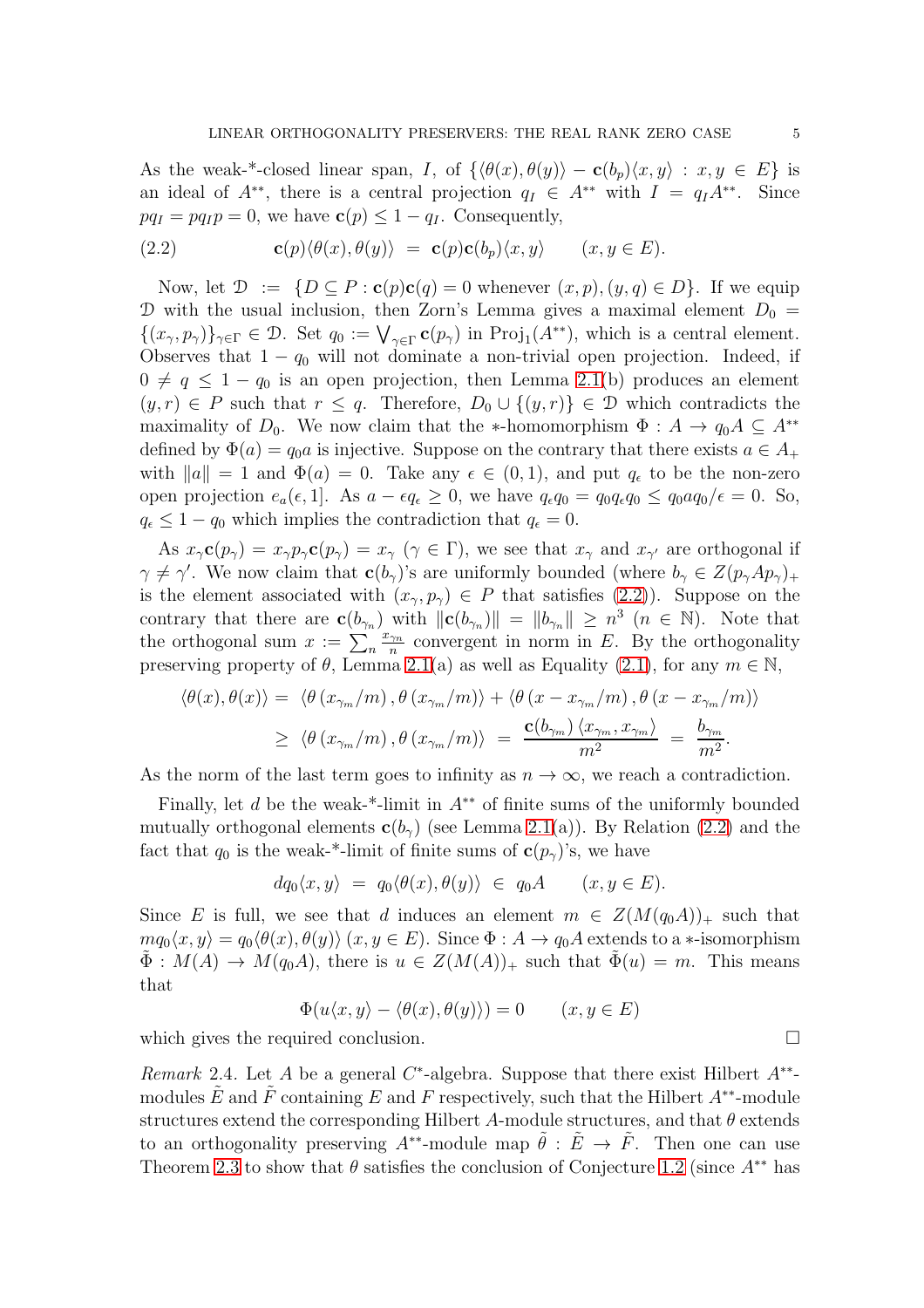real rank zero). In the situation when  $\theta$  is a bounded orthogonality preserving Amodule map, we have tried  $\tilde{E} = E^{**}$  and  $\tilde{F} = F^{**}$  but encountered some difficulties in showing that  $\theta^{**}$  is orthogonality preserving. It was claimed in [\[7\]](#page-8-10) that, when  $\theta$ is bounded, such  $\hat{E}$ ,  $\hat{F}$  and  $\hat{\theta}$  could be found. However, instead of manipulating the difficulties in the arguments in [\[7\]](#page-8-10), we are working on a proof of the general case, without the boundedness assumption on  $\theta$ , using completely different ideas from those in this article, in [\[7\]](#page-8-10), in [\[8\]](#page-8-2), nor in [\[12\]](#page-8-3).

### 3. Orthogonality preserving C-linear local maps

In this section, we consider (C-linear) local maps (see the Introduction) that preserve orthogonality. Let us first give the following useful observation.

<span id="page-5-1"></span>**Lemma 3.1.** Let  $A_0$  be the  $*$ -algebra generated by all the idempotents in A. If  $\Psi: E \to F$  is a local map, then  $\Psi$  is an  $A_0$ -module map.

*Proof.* Let  $p \in A$  be an idempotent and  $x \in E$ . As  $\Psi$  is local, one has  $\Psi(x-xp)p=0$ . If  $\{u_i\}$  is an approximate unit for A, then  $(1-p)u_i \in A$  will strictly converge to  $(1-p)$ . Since  $\Psi(xp)(1-p)u_i = 0$ , we have  $\langle y, \Psi(xp)\rangle(1-p) = \lim \langle y, \Psi(xp)\rangle(1-p)$  $p|u_i = 0$   $(y \in F)$ . This implies that  $\Psi(xp) - \Psi(xp)p = \Psi(xp)(1-p) = 0$ . Thus,  $\Psi(x)p = \Psi(xp)$ , and so  $\Psi(xv) = \Psi(x)v$  for any  $v \in A_0$ .

Note that if A has real rank zero, then  $A_0$  is dense in A. We remark however that  $A_0$  can be  $\{0\}$  (e.g. if  $A = C_0(0, 1)$ ).

Recall that A is a *standard C*<sup>\*</sup>-algebra on a Hilbert space H if  $\mathcal{K}(H) \subseteq A \subseteq$  $\mathcal{L}(H)$ . In this case,  $A_0$  contains a "big enough" ideal  $\mathcal{F}(H)$  of A, in the sense that  $\mathcal{K}(H) = \overline{\mathcal{F}}(H)$  is an essential ideal. As a consequence, we can use Lemma [3.1](#page-5-1) and Theorem [2.3](#page-3-0) to give a self-contained proof of the following slight extension of [\[8,](#page-8-2) 2.3] (note that the A-linearity is replaced by the local property).

<span id="page-5-0"></span>Corollary 3.2. (c.f. [\[8,](#page-8-2) 2.3]) Suppose that A is a standard  $C^*$ -algebra on a Hilbert space H. If  $\Psi : E \to F$  is local and orthogonality preserving, then there is  $\lambda \in \mathbb{R}_+$ such that

$$
\langle \Psi(x), \Psi(y) \rangle = \lambda \langle x, y \rangle \qquad (x, y \in E).
$$

*Proof.* By Lemma [3.1,](#page-5-1)  $\Psi(xv) = \Psi(x)v$  for every finite rank operator v. Consider  $E_0 := E \cdot \mathcal{K}(H)$  and  $F_0 := F \cdot \mathcal{K}(H)$ . Let  $\{v_\gamma\}_{\gamma \in \Gamma}$  be an approximate unit in  $\mathcal{K}(H)$ consisting of finite rank positive operators. For any  $y \in E_0$ , there exist  $a \in \mathcal{K}(H)$ and  $x \in E_0$  with  $y = xa$  (by the Cohen factorization theorem), and

$$
\Psi(y)v_{\gamma} = \Psi(xav_{\gamma}) = \Psi(x)av_{\gamma} \quad (\gamma \in \Gamma)
$$

which shows that  $\|\Psi(y)v_{\gamma} - \Psi(x)a\| \to 0$  (along  $\gamma$ ). Define  $\Phi : E_0 \to F_0$  by setting  $\Phi(y)$  to be the norm limit of  $\Psi(y)v_{\gamma}$ . As  $\Phi(y) = \Psi(x)a$  as well, we see that  $\Phi(y)$ depends neither on the choice of  $\{v_\gamma\}_{\gamma \in \Gamma}$ , nor on the decomposition  $y = xa$ . If  $b \in \mathcal{K}(H)$ , then

$$
\Phi(yb) = \Phi(xab) = \Psi(x)ab = \Phi(y)b.
$$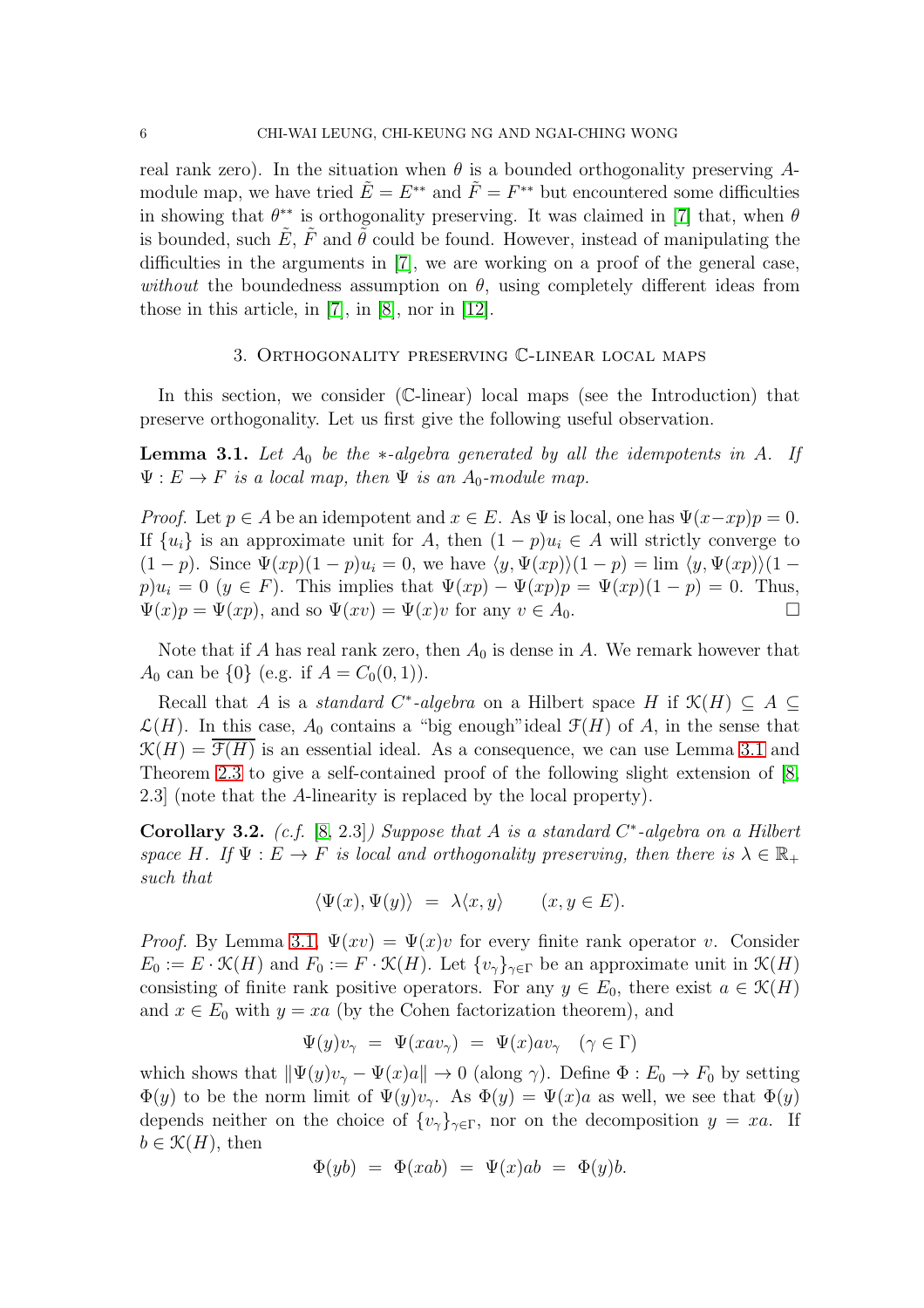Moreover, if  $x, y \in E_0$  with  $\langle x, y \rangle = 0$ , then  $\langle \Psi(x), \Psi(y) \rangle = 0$  which implies that  $\langle \Psi(x)v_{\gamma}, \Psi(y)v_{\gamma'} \rangle = 0 \; (\gamma, \gamma' \in \Gamma)$ , and so,  $\langle \Phi(x), \Phi(y) \rangle = 0$ . On the other hand, since  $\mathcal{K}(H)$  is simple, we see that either  $E_0$  is a full  $\mathcal{K}(H)$ -module or  $E_0 = \{0\}$ . By Theorem [2.3,](#page-3-0) there exists  $\lambda \in Z(M(\mathcal{K}(H)))_+ = \mathbb{R}_+$  such that for every  $x, y \in E_0$ , one has  $\langle \Phi(x), \Phi(y) \rangle = \lambda \langle x, y \rangle$  (note that one can take any  $\lambda$  if  $E_0 = \{0\}$ ). Thus, for any  $x, y \in E$  and  $\gamma, \gamma' \in \Gamma$ ,

$$
v_\gamma \langle \Psi(x), \Psi(y) \rangle v_{\gamma'} \ = \ \langle \Phi(xv_\gamma), \Phi(yv_{\gamma'}) \rangle \ = \ \lambda \langle xv_\gamma, yv_{\gamma'} \rangle \ = \ \lambda v_\gamma \langle x, y \rangle v_{\gamma'}.
$$

Consequently, if  $b_{x,y} := \langle \Psi(x), \Psi(y) \rangle - \lambda \langle x, y \rangle \in A$ , then  $v_{\gamma}b_{x,y}v_{\gamma'} = 0 \ (\gamma, \gamma' \in \Gamma)$ , which show that  $b_{x,y} = 0$  (as  $v_\gamma \to 1$  in the strong operator topology).

<span id="page-6-0"></span>Corollary 3.3. Let  $A$  be a  $W^*$ -algebra with no finite type II direct summand. If E is full and  $\Psi : E \to F$  is an orthogonality preserving local map, then there is  $u \in Z(A)_+$  such that

$$
\langle \Psi(x), \Psi(y) \rangle = u \langle x, y \rangle \qquad (x, y \in E).
$$

*Proof.* By Theorem [2.3,](#page-3-0) it suffices to show that  $\Psi$  is an A-module map. Recall that there are mutually orthogonal central projections  $q_{11}$ ,  $q_{21}$  and  $q_{\infty}$  in A summing up to 1 such that  $q_{11}A$  is a finite W<sup>\*</sup>-algebra of type I,  $q_{21}A$  is a finite W<sup>\*</sup>-algebra of type II, and  $q_{\infty}A$  is a properly infinite W<sup>\*</sup>-algebra (see, e.g., [\[13,](#page-8-15) 6.1.9]). Since A contains no finite type II direct summand, one has  $q_{21} = 0$ . Thus,  $E = Eq_{11} \oplus Eq_{\infty}$ . The restriction  $\Psi|_{Eq_{\infty}}$  is an  $(q_{\infty}A)$ -module map because of Lemma [3.1](#page-5-1) and the fact that every element  $a \in q_{\infty}A$  is a sum of at most five idempotents (see [\[15,](#page-8-16) Theorem 4]). Thus, it remains to verify the case when A is a finite  $W^*$ -algebra of type I.

In this case, for each  $n \in \mathbb{N}$ , there exist a hyperstonean space  $\Omega_n$  (could be empty) and a projection  $q_n \in Z(A)$  such that  $\{q_n\}$  are orthogonal to one another,  $\sum_n q_n$ weak-\*-converges 1 and  $q_nA \cong C(\Omega_n) \otimes M_n$  (see e.g. [\[13,](#page-8-15) 6.7.7]). Here we use the convention that  $C(\Omega_n) = \{0\}$  if  $\Omega_n = \emptyset$ . Let  $n \in \mathbb{N}$  such that  $\Omega_n \neq \emptyset$  and  $e \in C(\Omega_n)$ be the identity. Pick any rank one projection  $p \in M_n$ . If  $r := e \otimes p \in \text{Proj}_1(q_nA)$ , then rAr is isomorphic to  $C(\Omega_n)$ . By Lemma [3.1,](#page-5-1) the induced map  $\Psi_r : Er \to Fr$ is an orthogonality preserving local map between Hilbert  $rAr$ -modules. Using [\[12,](#page-8-3) 3.5], we see that  $\Psi_r$  is a rAr-module map. In particular, for any  $a \in C(\Omega_n)$  and  $x \in E$ , one has

$$
\Psi(x(a\otimes p)) = \Psi_r(xr(a\otimes I)r) = \Psi_r(xr)r(a\otimes I)r = \Psi(x)(a\otimes p),
$$

where  $I \in M_n$  is the identity. Now, let  $\{e_{kl}\}_{k,l=1}^n$  be the matrix unit of  $M_n$ . As  $e_{kl}+e_{kl}^*+e_{kk}+e_{ll}$  $\frac{+e_{kk}+e_{ll}}{2}$  and  $\frac{i(e_{kl}-e_{kl}^*)+e_{kk}+e_{ll}}{2}$  $\frac{e^{i\theta} + e^{i\theta}}{2}$  are rank one projections, we see that  $e_{kl}$  is a linear combinations of rank one projections. Since any  $a \in q_nA$  is of the form  $a = \sum_{i,j=1}^n a_{ij} \otimes e_{ij}$   $(a_{ij} \in C(\Omega_n))$ , we see that  $\Psi(xa) = \Psi(x)a$   $(x \in E; a \in q_nA)$ . It follows that for any  $x \in E$  and  $a \in A$ ,

$$
\Psi(xa) \sum_{k=1}^{n} q_k = \Psi\left(xa \sum_{k=1}^{n} q_k\right) = \Psi(x) \left(a \sum_{k=1}^{n} q_k\right) = (\Psi(x)a) \sum_{k=1}^{n} q_k \qquad (n \in \mathbb{N}).
$$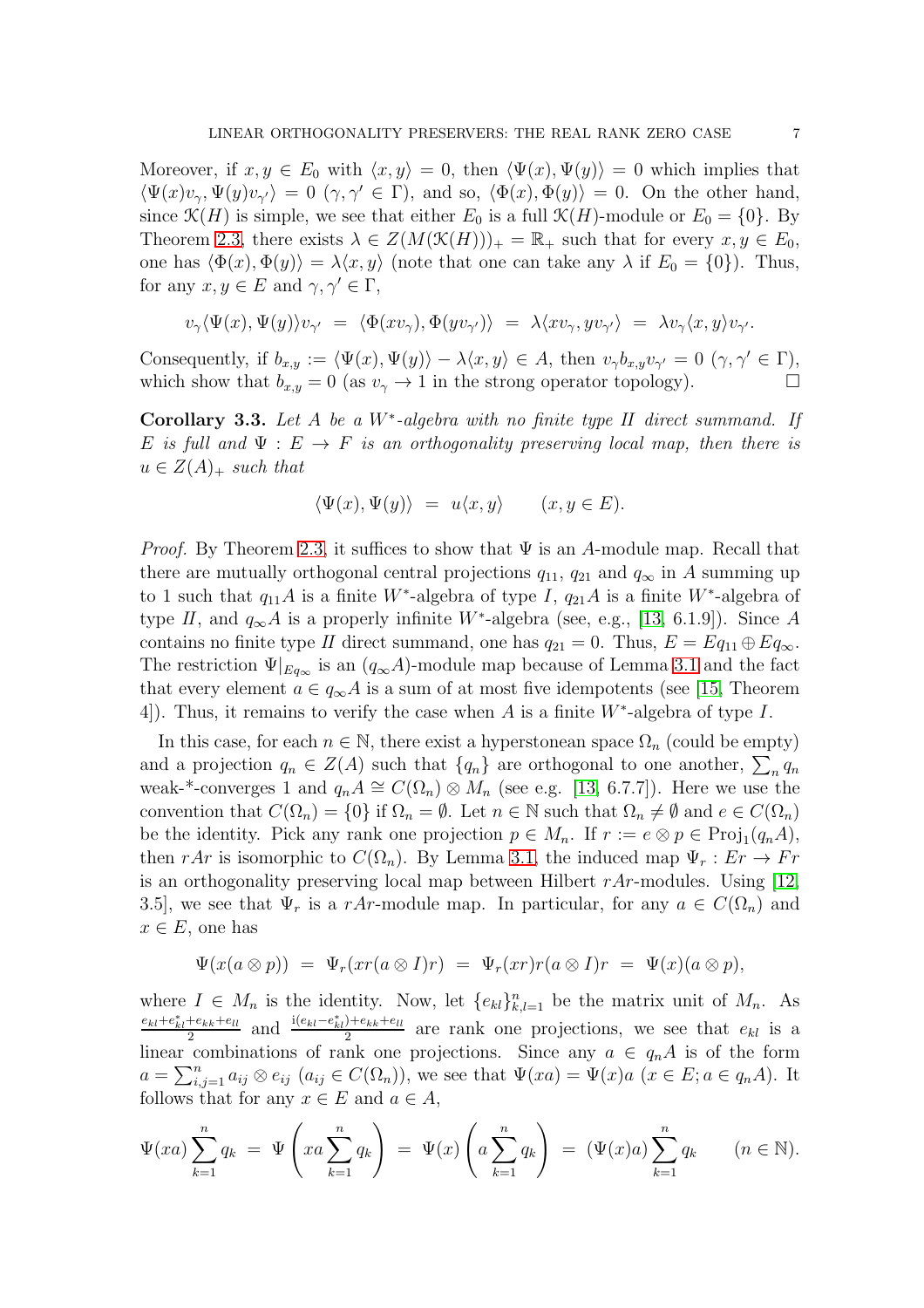Consequently, for any  $y \in F$ , we have  $\langle y, \Psi(xa) - \Psi(x)a \rangle \sum_{k=1}^{n} q_k = 0$  which implies that  $\langle y, \Psi(xa) - \Psi(x)a \rangle = 0$ , and so  $\Psi(xa) = \Psi(x)a$  as required.

We end this article with a result that could be a first step towards a positive answer for Conjecture [1.2](#page-1-0) in the case when A has real rank zero (with  $\theta$  not being assumed to be an A-module map nor bounded). This result is also interesting by itself, and gives us a rough idea what kind of difficulties will come across without the A-linearity.

**Proposition 3.4.** Let A be a unital  $C^*$ -algebra of real rank zero, and  $A_0$  be the  $*$ algebra generated by the idempotents in A. Suppose that there is an element  $x_0 \in E$ such that  $\langle x_0, x_0 \rangle = 1$ . If  $\Psi : E \to F$  is a local map preserving orthogonality, then one can find  $u \in Z(A)_+$  as well as an  $A_0$ -submodule  $E_0 \subseteq E$  containing  $x_0$  with  $E_0^{\perp} = \{0\}$  such that

$$
\langle \Psi(x), \Psi(y) \rangle = u \langle x, y \rangle \quad (x, y \in E_0).
$$

*Proof.* Define  $u := \langle \Psi(x_0), \Psi(x_0) \rangle \in A_+$ . Note that by Lemma [3.1,](#page-5-1)  $\Psi$  is an  $A_0$ module map. Thus,  $\Psi(xw) = \Psi(x)w$  for any symmetry  $w \in A$  (as  $w \in A_0$ ). Now, the argument of Proposition [2.2](#page-3-1) tells us that  $u \in Z(A)_+$ . Let  $z \in E$  such that  $\langle x_0, z \rangle = 0$  and  $\langle z, z \rangle \in A_0$ . Then  $z + x_0$  is also orthogonal to  $z - x_0 \langle z, z \rangle$ . It follows from the orthogonality preserving property and the  $A_0$ -linearity of  $\Psi$  that

$$
\langle \Psi(z), \Psi(z) \rangle = \langle \Psi(x_0), \Psi(x_0) \rangle \langle z, z \rangle = u \langle z, z \rangle.
$$

Let  $\mathcal{D} := \{D \subseteq E : x_0 \in D; \langle x, x \rangle \in A_0 \text{ and } \langle x, y \rangle = 0 \text{ for any } x \neq y \in D\}.$ Take any maximal element M in D, and define  $E_0$  to be the linear spans of  $x \cdot a$  $(x \in M; a \in A_0)$ . For any  $y \in E_0$ , we know that  $\langle y, y \rangle, \langle x_0, y \rangle \in A_0$ . Thus,  $z = y - x_0\langle x_0, y \rangle$  is orthogonal to  $x_0$  and  $\langle z, z \rangle = \langle y, y \rangle - \langle y, x_0 \rangle \langle x_0, y \rangle \in A_0$ . Hence, the above implies that

$$
\langle \Psi(y), \Psi(y) \rangle = \langle y, x_0 \rangle \langle \Psi(x_0), \Psi(x_0) \rangle \langle x_0, y \rangle + \langle \Psi(z), \Psi(z) \rangle = u \langle y, y \rangle.
$$

A polarization type argument tells us that  $\langle \Psi(x), \Psi(y) \rangle = u \langle x, y \rangle \; (x, y \in E_0).$ Suppose on the contrary that there exists  $z \in E$  with  $||z|| = 1$  and  $\langle z, x \rangle = 0$  for any  $x \in E_0$ . Let  $a := \langle z, z \rangle$  and  $q_n := e_a(\frac{1}{2^n}, 1]$   $(n \in \mathbb{N})$ . There exist  $d, b \in C^*(a)_+$ such that  $q_5 \le ab \le 1$ ,  $d \le a$ ,  $dq_4 = aq_4$  and  $dq_5 = d$ . As  $b^{1/2}d^{1/2} \le 1$ ,  $b^{1/2}d^{1/2}q_4 =$  $b^{1/2}a^{1/2}q_4 = q_4$  and  $b^{1/2}d^{1/2}q_5 = b^{1/2}d^{1/2}$ , we see that

$$
||z - zb^{1/2}d^{1/2}||^2 = ||a - 2ab^{1/2}d^{1/2} + abd|| \le 2||a(1 - b^{1/2}d^{1/2})|| < 1/8.
$$

Since  $d^{1/2} \in \text{her}(q_5)$ , there exists  $c \in A_0 \cap \text{her}(q_5)_+$  such that  $||d^{1/2}-c|| < 1/8$  (because her(q<sub>5</sub>) also has real rank zero; see e.g. [\[5\]](#page-8-13)). If  $z' := zb^{1/2}c$ , then  $\langle z', z' \rangle = cq_5abq_5c =$  $c^2 \in A_0$  (as  $abq_5 = q_5$ ) and  $||z - z'|| \le ||z - zb^{1/2}d^{1/2}|| + ||zb^{1/2}d^{1/2} - zb^{1/2}c|| \le 1/2$ , which implies that  $z' \neq 0$ . Moreover,  $\langle x, z' \rangle = \langle x, z \rangle b^{1/2} c = 0$  for any  $x \in M$ , we see that  $M \cup \{z'\} \in \mathcal{D}$ , which is a contradiction.